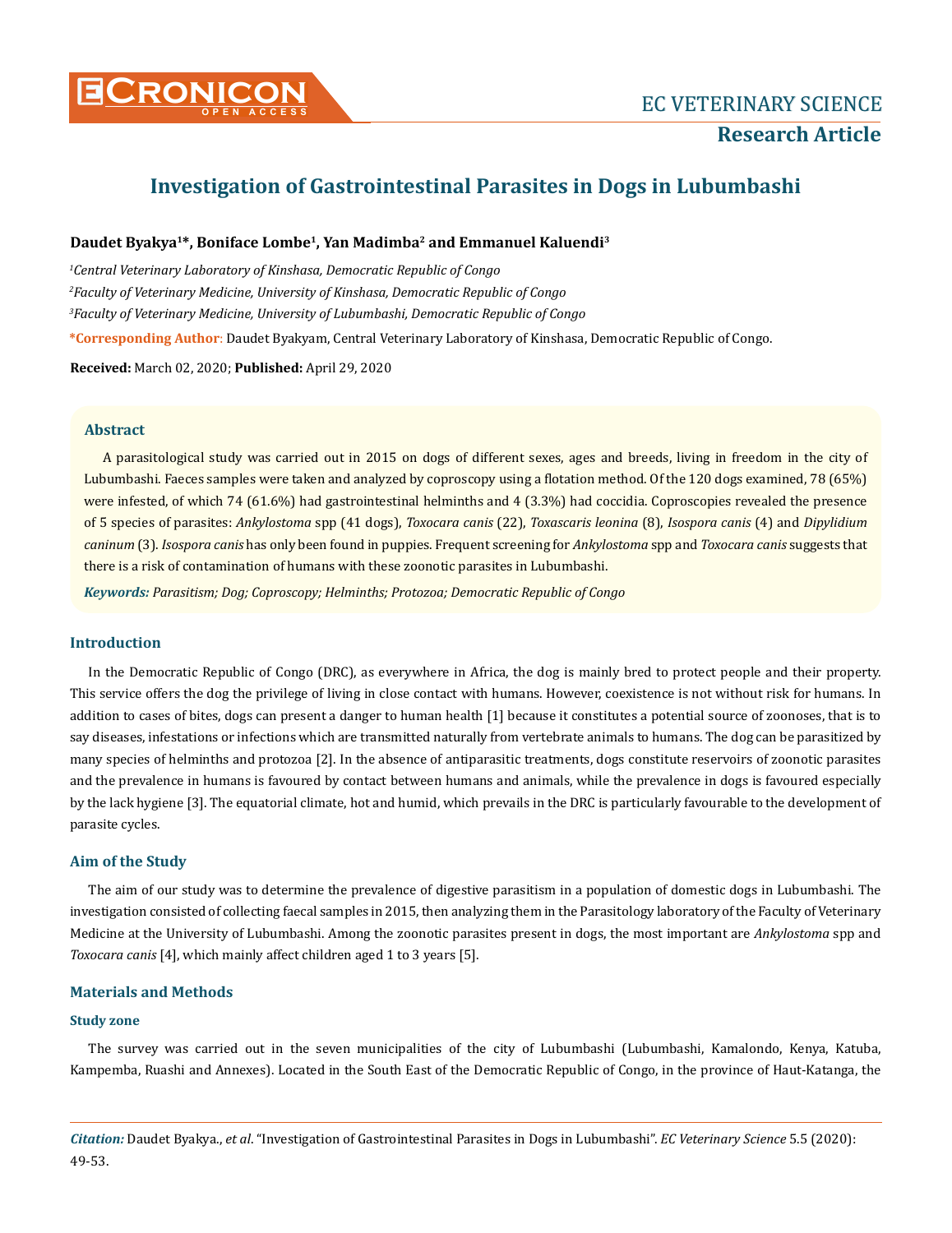city of Lubumbashi is at an altitude of 1250m and is at 27° 28' east longitude and 11° 40' latitude South. It experiences a humid tropical climate with a dry season of six months (April to October) and a rainy season of six months (November to March). The average annual temperature is 20°C, the average annual total rainfall is 1230 mm, January and February are the months of the full rainy season. The average daily relative humidity is 60 percent [6].

In Lubumbashi, dogs have a traditional lifestyle: they are free, left to wander all day, fed on leftover meals, and receive no care. However, some families breed dogs, mostly exotic breeds, in good sanitary conditions, reserving them kennels, appropriate food and providing them with regular care. In these families, the dogs remain in their kennel during the day and are released at night in the plots for guarding purposes.

#### **Study animals**

Our investigations were carried out on a workforce of 120 dogs of different sexes, ages and breeds, randomly selected, the distribution of which is described in table 1.

| <b>Commons</b> | <b>Puppies</b> | <b>Bitches</b> | <b>Dogs</b>   | <b>Total</b> |
|----------------|----------------|----------------|---------------|--------------|
| Attachments    | 3              | 5              | 8             | 16           |
| Kamalondo      | 2              | 10             | 5             | 17           |
| Kampemba       | 4              | 6              | 9             | 19           |
| Katuba         | 5              | 7              | $\mathcal{L}$ | 14           |
| Kenya          | 6              | 1              | 9             | 16           |
| Lubumbashi     | 5              | 8              | 7             | 20           |
| Ruashi         | 6              | 8              | 4             | 18           |
| Total          | 31             | 45             | 44            | 120          |

*Table 1: Distribution of dogs examined.*

## **Methods**

**Sampling:** The samples, taken between 6:00 a.m. and 10:00 a.m., were spread over a period of 3 weeks, from April 25 to May 16, 2015. The faeces were collected rectally from adult dogs, using one or two gloved fingers depending on the size of the animal, or, in puppies, less than 18 months old, using a cotton swab. The samples were transported from the collection site to the laboratory in a cooler to be analyzed immediately or stored for less than 24 hours in the refrigerator at 4°C before analysis.

**Protocol:** The qualitative coproscopies were carried out by flotation in brine prepared by dissolving 400g of cooking salt in 1 liter of water. This brine (density 1.19 at 20°C) is suitable for quickly detecting nematodes and cestodes. The analyzed mixture consisted of 2g of faeces per 100 ml of solution [7]. The suspension was filtered through a cleaned sieve before any further handling. The filtrate was poured into a 5 ml test tube, filled to the maximum and covered with a coverslip, then centrifuged at 2,500 rpm for 5 minutes. The coverslip was placed on a slide identified by the name of the sample, before being observed under a microscope.

**Microscopic examination:** The samples were observed at low magnification (x40), in order to search for eggs and larvae present in the samples, then at high magnification (x100 and x400), to clarify their identification.

**Statistical analysis:** The results of the coprological examinations were analyzed statistically by the prevalence comparison test or Chisquare (Chi<sup>2</sup>).

*Citation:* Daudet Byakya., *et al*. "Investigation of Gastrointestinal Parasites in Dogs in Lubumbashi". *EC Veterinary Science* 5.5 (2020): 49-53.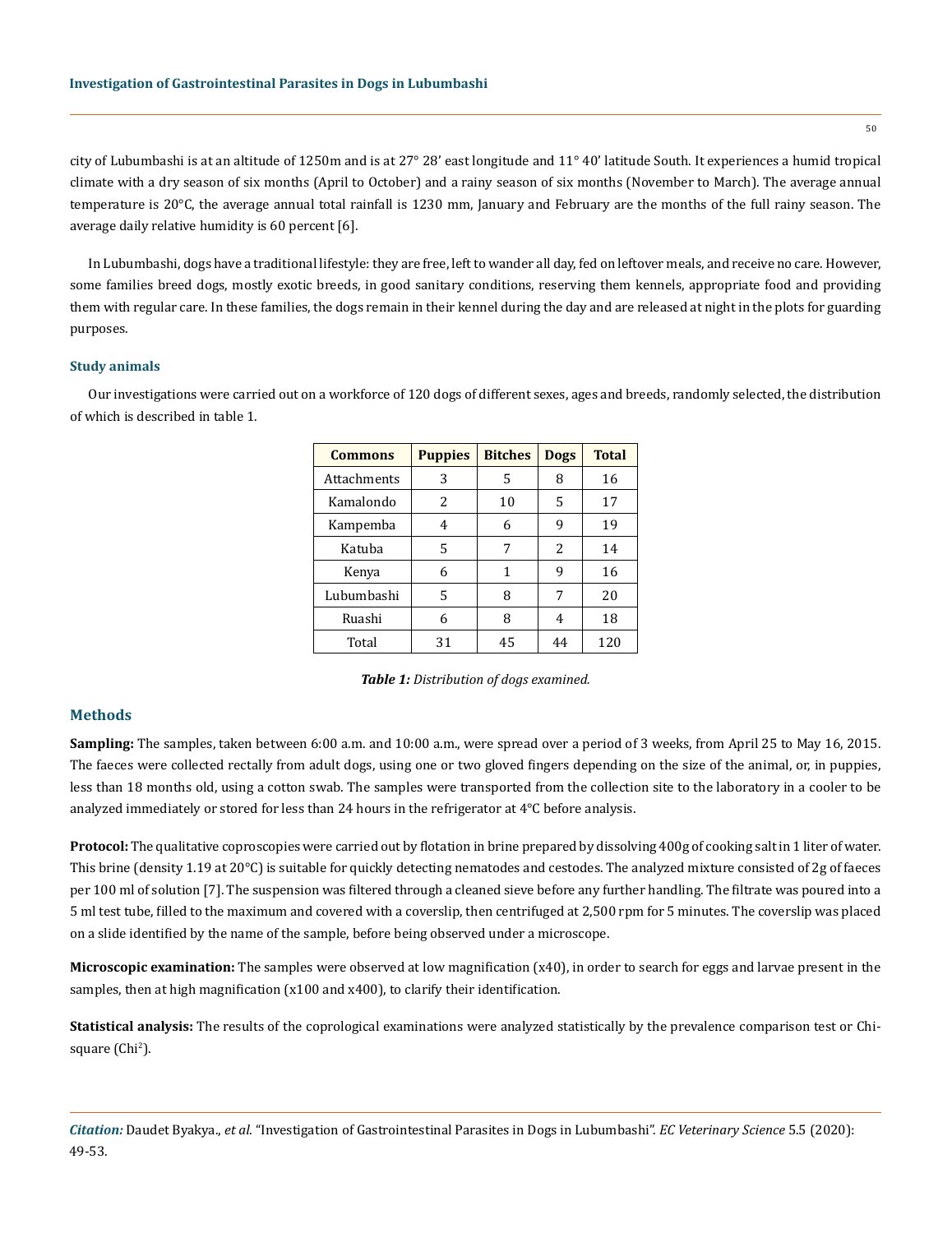## **Results**

Of the 120 dogs examined, 78 (65%) were infested, including 74 (61.6%) with gastrointestinal helminths of four different species (Table 2). Four dogs were also infested with the coccidia *Isospora canis*.

| <b>Categories</b> | <b>Examined</b> | <b>Infested</b> | <b>Ankylostoma</b> | <b>Dipylidium</b>        | <i><b>Isospora</b></i>   | <b>Toxascaris</b> | <b>Toxocara</b> |
|-------------------|-----------------|-----------------|--------------------|--------------------------|--------------------------|-------------------|-----------------|
|                   |                 |                 | spp.               | caninum                  | canis                    | <i>leoning</i>    | canis           |
| puppies           | 31              | 24 (77,4)       | 2(6,4)             | 1(3,2)                   | 4(12,9)                  | 5(16,1)           | 12 (38,7)       |
| bitches           | 45              | 26(57,7)        | 20 (44,4)          | $\overline{\phantom{0}}$ | $\overline{\phantom{a}}$ | 2(4,4)            | 4(8,9)          |
| Dogs              | 44              | 28 (63,6)       | 19 (43,2)          | 2(4,5)                   |                          | 1(2,3)            | 6(13,6)         |
| Total             | 120             | 78 (65%)        | 41 (34,2)          | 3(2,5)                   | 4(3,3)                   | 8(6,7)            | 22 (18,3)       |

*Table 2: Number (and percentage) of dogs infested with gastrointestinal parasites by age and sex in Lubumbashi.*

The three groups of animals were infested with helminths, but the infestation rates were not significantly different (Chi $^2$  = 2.654; p = 0.27). There was also no difference between the sexes. All sexes and ages were found to be infested with *Ankylostoma* spp., *Toxocara canis* and *Toxascaris leonina*, while *Isospora canis* was only found in puppies.

On the other hand, statistically significant differences in infestation were observed between the municipalities of the city (Chi<sup>2</sup> = 19.3 and p = 0.004), infestations having been more frequently diagnosed in dogs examined in the municipalities of Katuba, Kamalondo, Appendices and Ruashi (Table 3). The commune of Katuba was the most infested and that of Kampemba the least infested.

| <b>Sampling sites</b> | <b>Examined</b> | <b>Infested</b> | <b>Ankylostoma</b> | <b>Dipylidium</b> | <b>Isospora</b>          | <b>Toxascaris</b>        | <b>Toxocara</b> |
|-----------------------|-----------------|-----------------|--------------------|-------------------|--------------------------|--------------------------|-----------------|
|                       |                 | (%)             | spp.               | caninum           | canis                    | <i>leonina</i>           | canis           |
| Katuba                | 14              | 13 (92,9)       | 7(50,0)            | 2(14,3)           | $\overline{\phantom{a}}$ | 1(7,1)                   | 3(21,4)         |
| Kamalondo             | 17              | 15 (88,2)       | 10(58,8)           |                   |                          | 3(17,7)                  | 2(11,8)         |
| Attachments           | 16              | 13 (81,3)       | 7(43,8)            | 1(6,2)            | $\overline{\phantom{a}}$ | $\overline{\phantom{a}}$ | 5(31,2)         |
| Ruashi                | 18              | 12(66,7)        | 4(22,2)            | ۰                 | 2(11,1)                  | $\overline{\phantom{a}}$ | 6(33,3)         |
| Kenya                 | 16              | 8(50,0)         | 3(18,8)            |                   | ٠                        | 2(12,5)                  | 3(18,8)         |
| Lubumbashi            | 20              | 9(45,0)         | 6(30,0)            | -                 | 1(5,0)                   | -                        | 2(10,0)         |
| Kampemba              | 19              | 8(42,1)         | 4(21,0)            | ۰                 | 1(5,2)                   | 2(10,5)                  | 1(5,2)          |
| Total                 | 120             | 78 (65%)        | 41 (34,1)          | 3(2,5)            | 4(3,3)                   | 8(6,7)                   | 22(18,3)        |

*Table 3: Number (and percentage) of dogs infested with gastrointestinal parasites in the different municipalities of Lubumbashi.*

#### **Discussion**

The dog is often infested, sometimes massively, with many species of helminths. Several of these species are also observed in wild carnivores [8]. Meat, raw fish and especially organ waste are the most important source of infestation for cestodes (*Taenia, Echinococcus*) and trematodes [9] while nematode infestation occurs mainly by ingestion of the infesting eggs or larvae present in the environment.

This study shows that the most frequent infestation of Lubumbashi dogs is that of *Ankylostoma* spp. followed by that by *Toxocara canis*. Many studies have already revealed the high prevalence of *Ankylostoma* spp. during coprological examination in dogs, in Lubumbashi [10] in Nigeria [11] in Zimbabwe [12] and in India [13]. The lifestyle of Lubumbashi dogs contributes to the permanent spread of hookworm

*Citation:* Daudet Byakya., *et al*. "Investigation of Gastrointestinal Parasites in Dogs in Lubumbashi". *EC Veterinary Science* 5.5 (2020): 49-53.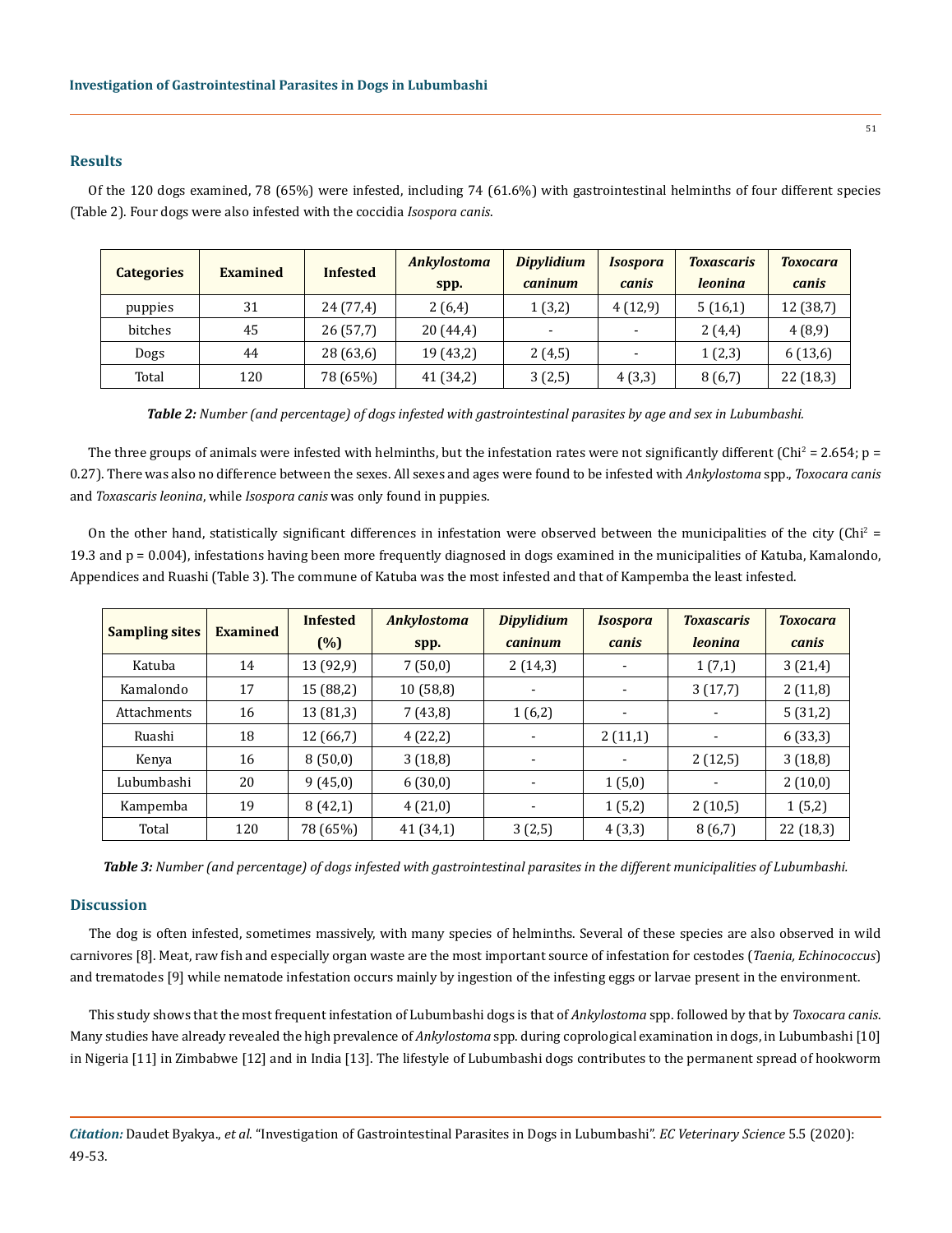and roundworm eggs and thus predisposes dogs to reinfestations by these nematodes. *Ankylostoma* spp. is the main cause of canine hookworm in most tropical and subtropical regions of the world [14] but coproscopy does not allow a precise identification of species between *A. caninum*, *A. braziliense* and *Uncinaria stenocephala*, the eggs of these three nematodes being very similar. Their infesting larvae can enter and roam in and under the skin of humans, causing either a cutaneous larva migrans or eosinophilic enteritis [5].

The rate of infestation by *Toxocara canis* was 18.3%, comparable to that already observed in this same city in 1998 [10]. Infestation with *T. canis* is severe in dogs and this species can cause visceral larva migrans syndrome when embryonated eggs are ingested by humans. Larvae can lodge in the retina, causing ocular larva migrans [15] which is a potential danger, especially in children aged 1 to 4 years [5]. *Dipylidium caninum* was found in 2.5% of dogs but it should be noted that coproscopy by flotation has a very low sensitivity for the diagnosis of cestodoses. In fact, eggs are rarely present in the faeces, and the ovigerous segments are often eliminated outside defecation. This may explain the low prevalence of *Taeniidae* in our study. *Isospora canis* is an agent of canine coccidiosis, a pathology the main signs of which are diarrheal enteritis and dysentery (haemorrhagic stools) in young dogs [16,17].

In the city of Lubumbashi, wandering dogs in search of garbage for food represent sources of parasites. The poor medicalization of owner dogs is also a factor favoring parasitosis. In the present study, statistically significant differences in infestation rates were observed between the different municipalities of the city. These variations in infestation rates may be linked to the state of public health, the monitoring of which varies from one neighbourhood to another [18]. Infestation rates were higher in the Communes of Katuba, Kamalondo, Annexes and Ruashi, where filth and pools are more frequent.

In the city of Lubumbashi, wandering dogs in search of garbage for food represent sources of parasites. The poor medicalization of owner dogs is also a factor favoring parasitosis. In the present study, statistically significant differences in infestation rates were observed between the different municipalities of the city. These variations in infestation rates may be linked to the state of public health, the monitoring of which varies from one neighbourhood to another [18]. Infestation rates were higher in the Communes of Katuba, Kamalondo, Annexes and Ruashi, where filth and pools are more frequent [19,20].

#### **Conclusion**

Screening for *Ankylostoma* spp., *Toxocara canis*, *Toxascaris leonina* and *Dipylidium caninum* in dogs in Lubumbashi indicates a risk of human infection by hookworms and roundworms. For a better control of the gastro-intestinal parasitism of the dogs, it would be necessary: (i) to avoid the straying of the dogs; (ii) control parasitic infestations by deworming dogs of all ages and throughout their lives; (iii) strict control of pet food. Owners of domestic carnivores should be informed about the potential risks of a parasitic infestation, not only for the health of their animals, but also that of their families and all those who have direct or indirect contact with their animals.

#### **Bibliography**

- 1. Euzéby J. "The verminary diseases of domestic animals and their impact on human pathology. Tome II (Maladies dues aux némathelminthes) et tome III (maladies dues aux plathelminthes) ". Vigot Brothers Paris (1966): 798.
- 2. Lamy LH. "Protozoans and parasitic helminths: research and identification in the laboratory". Maloine, Paris, France (1980): 622.
- 3. [Coggins JR. "Effect of Season, Sex, and Age on Prevalence of Parasitism in Dogs from Southeastern Wisconsin".](http://agris.fao.org/agris-search/search.do?recordID=US1997084269) *Journal of the [Helminthological Society of Washington](http://agris.fao.org/agris-search/search.do?recordID=US1997084269)* 65.2 (1998): 219-224.
- 4. Kahn CM and Line S. "The Merck Veterinary Manual, 9th edition". New York, USA (2004): 2712.
- 5. [Overgaauw PAM and van Knapen F. "Toxocarosis, an important zoonosis".](http://citeseerx.ist.psu.edu/viewdoc/download?doi=10.1.1.452.5360&rep=rep1&type=pdf) *European Journal of Companion Animal Practice* 18.3 [\(2008\): 259-266.](http://citeseerx.ist.psu.edu/viewdoc/download?doi=10.1.1.452.5360&rep=rep1&type=pdf)

*Citation:* Daudet Byakya., *et al*. "Investigation of Gastrointestinal Parasites in Dogs in Lubumbashi". *EC Veterinary Science* 5.5 (2020): 49-53.

52